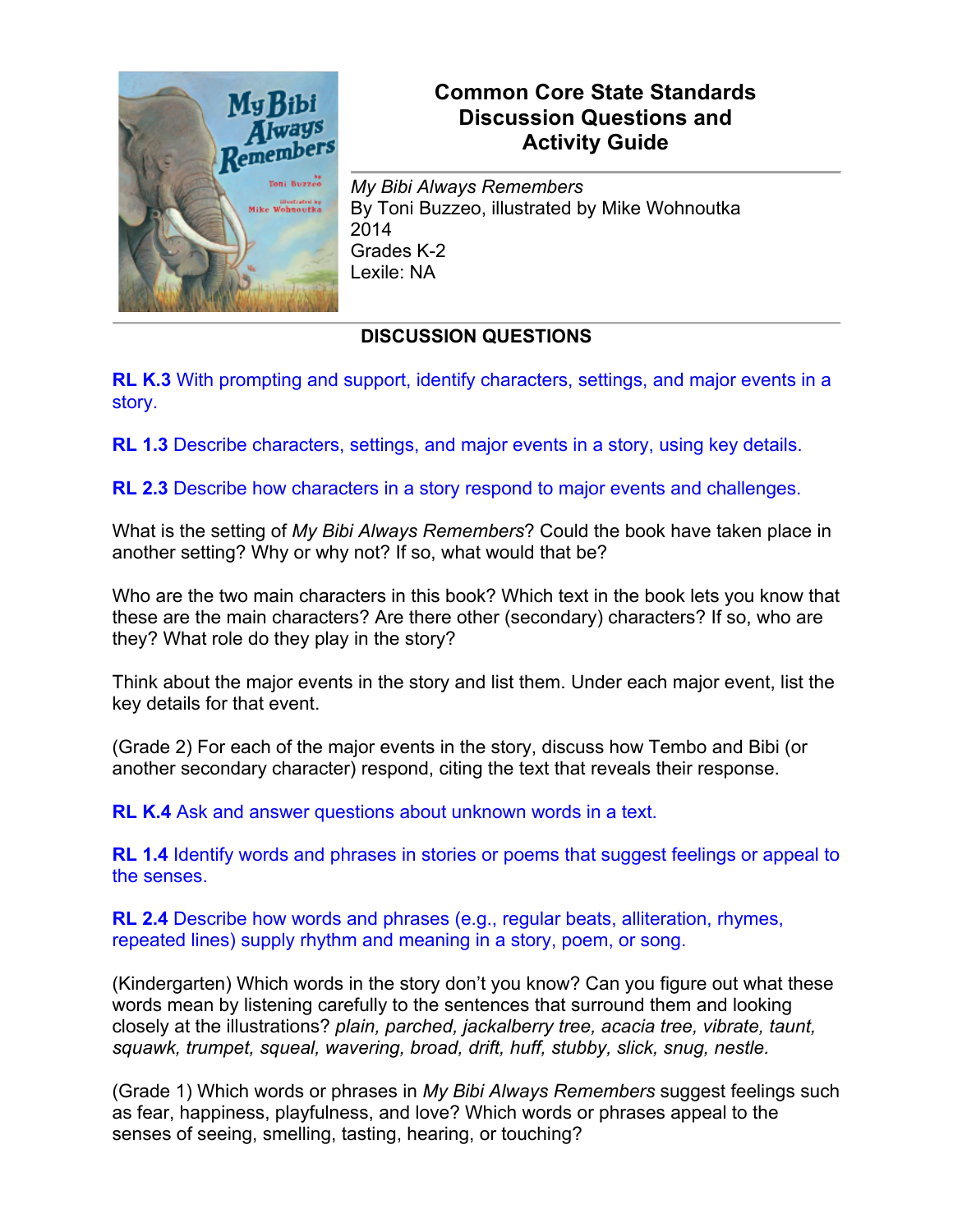(Grade 2) What lines are repeated in the story? How do these repeated lines convey meaning and reinforce the message of the story?

**RL K.7** With prompting and support, describe the relationship between illustrations and the story in which they appear (e.g., what moment in a story an illustration depicts).

**RL 1.7** Use illustrations and details in a story to describe its characters, setting, or events.

**RL 2.7** Use information gained from the illustrations and words in a print or digital text to demonstrate understanding of its characters, setting, or plot.

For each double page spread, answer the following question: Which words of the text or moment in the story is this painting showing?

Does illustrator Mike Wohnoutka add details in the illustrations that are not in the text? Explain which ones.

What do you learn about the characters and the setting in the story from the illustrations alone?

(Grade 2) What do you understand about the African savanna, Tembo, Bibi, and other members of the elephant family, and the relationship between the characters as a result of studying the illustrations as well as reading the text?

## **ACTIVITIES**

**W K.7** Participate in shared research and writing projects (e.g., explore a number of books by a favorite author and express opinions about them).

**W 1.7** Participate in shared research and writing projects (e.g., explore a number of "how-to" books on a given topic and use them to write a sequence of instructions).

**W 2.7** Participate in shared research and writing projects (e.g., read a number of books on a single topic to produce a report; record science observations).

Provide students with access to (or read to them) several informational books as well as online articles featuring elephants. Help them to gather and list facts about elephants. Explain that authors and illustrators do a great deal of research before they write and illustrate animal fiction stories that portray animals in the wild realistically. Now, return to the text of *My Bibi Always Remembers* and note each of the facts that author Toni Buzzeo and illustrator Mike Wohnoutka included in their book.

**L K.6** Use words and phrases acquired through conversations, reading and being read to, and responding to texts.

**L 1.6** Use words and phrases acquired through conversations, reading and being read to, and responding to texts, including using frequently occurring conjunctions to signal simple relationships (e.g., because).